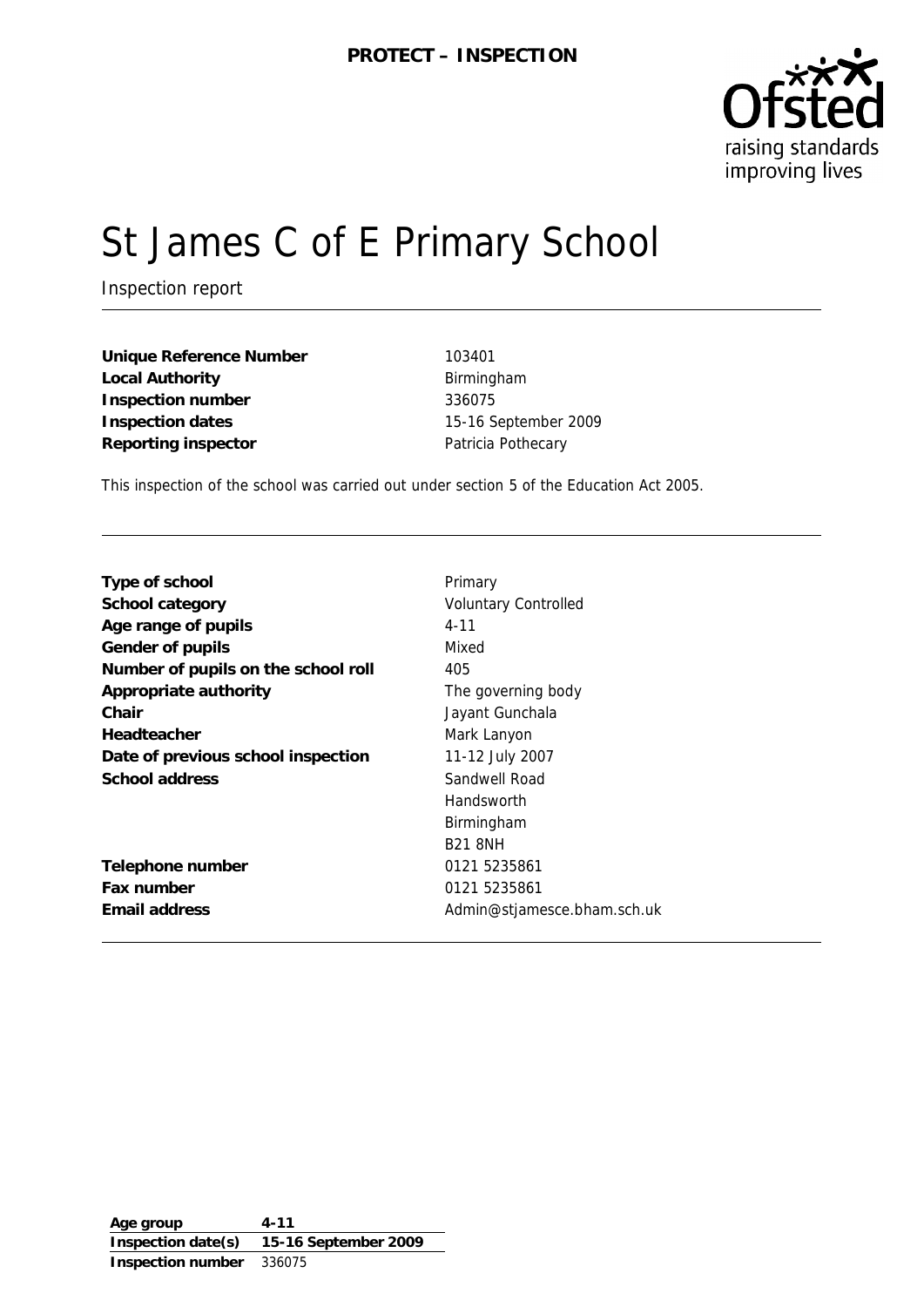# **Introduction**

This inspection was carried out by four additional inspectors. The inspectors visited 18 lessons, and held meetings with governors, staff, and groups of pupils. They observed the school's work, including scrutinising pupils' work, looking at data on pupil progress, visiting break and lunchtimes, checking safeguarding procedures and reading 69 parental questionnaires.

The inspection team reviewed many aspects of the school's work. It looked in detail at the following:

- the reasons for variations in the progress made by different pupils in writing and mathematics
- how well the school meets the needs of pupils with special educational needs and Pakistani boys
- the impact of the rate of pupils' attendance on their achievement and future prospects.
- the effectiveness of school leaders in raising achievement for all pupils.

# **Information about the school**

St James**'**s is a large primary school with pupils from a diverse range of backgrounds and different ethnic groups. The largest minority is of Asian or Asian British origin with a small minority from Black or Black British backgrounds. The school is multifaith and multi-cultural with no one faith or culture predominating. A significant minority of pupils do not speak English at home. Many pupils live in areas of high deprivation. The school has attained the Healthy Schools Award, the Basic Skills Quality Mark and the Leading Parent Partnership Award. The number of pupils with special educational needs and/or disabilities is high and mobility is high. The Early Years Foundation Stage consists of two Reception classes.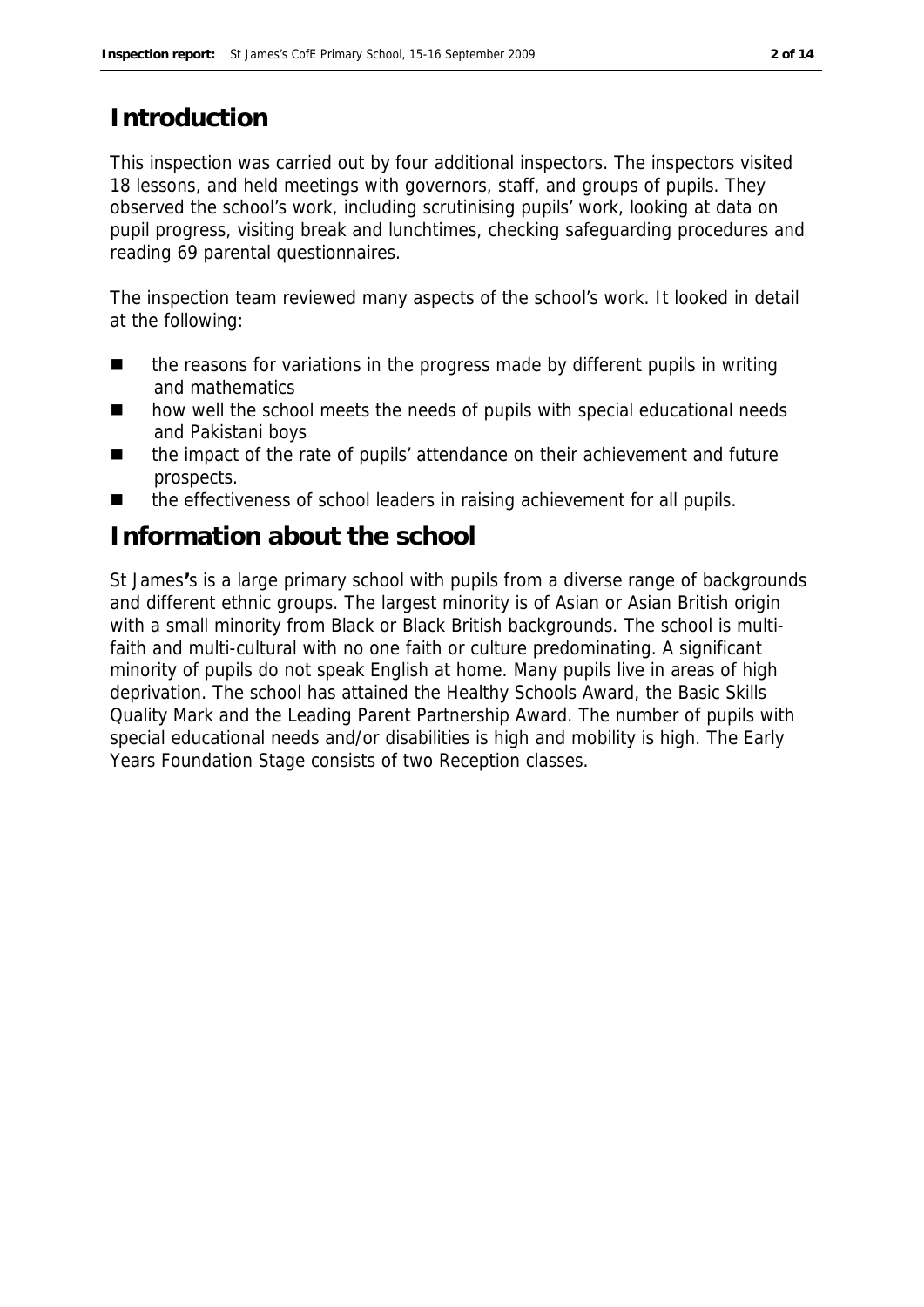# **Inspection judgements**

| Overall effectiveness: how good is the school?  |  |  |
|-------------------------------------------------|--|--|
|                                                 |  |  |
| The school's capacity for sustained improvement |  |  |

### **Main findings**

St James's is a good school, with a bright and welcoming environment, where pupils thrive and grow into increasingly confident learners. Their enthusiasm for doing well and taking part is due to good teaching. Supported by thorough assessment and a well organised curriculum, it ensures that pupils make good progress through the school, especially in English, mathematics and science. Good progress starts in Reception where, from a low skills base on entry, the school helps pupils to build their learning systematically. As a result, attainment in most year groups is now close to average.

This has come about through a strong, effective drive by senior leaders to raise standards. Self-evaluation is rigorous and accurate and has led to significant improvements, especially in the progress made by pupils with special educational needs and Pakistani boys. The school's capacity to improve is good because school leaders collect and share extensive data on pupil progress. This has led to a successful focus by all staff on raising achievement.

Pupils of all abilities and ethnic groups make equally good progress overall, including those with special educational needs. However, in several classes there remains some underachievement for a few low ability pupils in mathematics. The school has identified that these pupils struggle with mathematical language. In addition, the rate of progress in writing is markedly different between classes. The school has agreed that shortcomings in setting targets for pupils and a lack of consistency in the way writing lessons are planned, taught and marked, contribute to this.

Pupils feel very safe and know that occasional unkind or difficult behaviour will be dealt with effectively by staff. As one commented, 'There are lots of friendly people in this school.' The quality of care, guidance and support given to all pupils, especially those who have additional needs, is good. It ensures that pupils are kept safe and are able to develop well personally and academically, regardless of their personal circumstances or abilities. Despite this, attendance for a significant few is inadequate. The school has worked hard to improve attendance, with some individual successes. Nevertheless, too many parents take their children for extended leave of absence during term time, while some parents do not support their children in attending regularly. This means that the ability of these pupils to keep up and to prepare for their next school is more limited.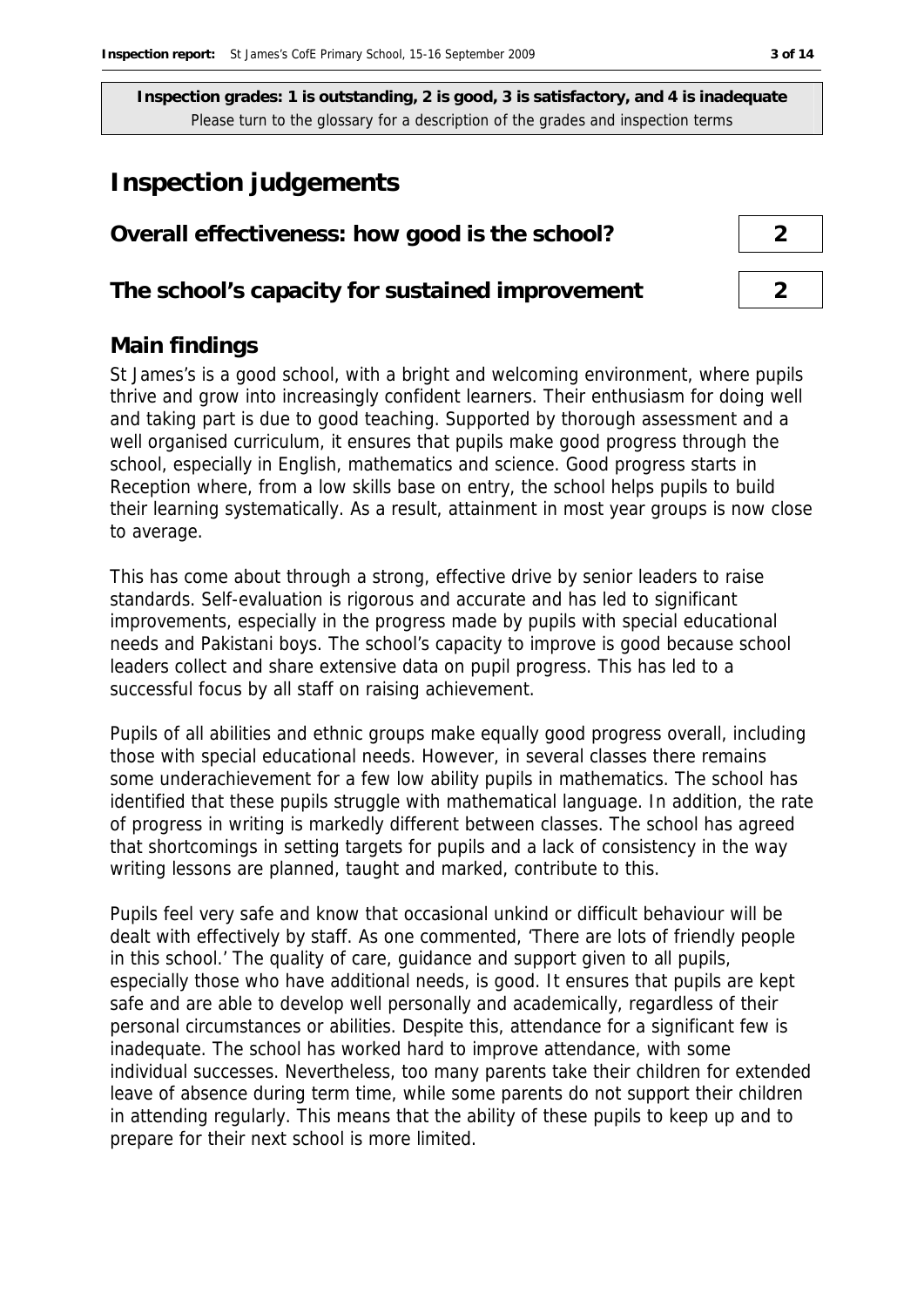The rich curriculum provides ample opportunity for pupils to develop personal skills, including a strong understanding of how to lead a healthy life. They are particularly keen on taking exercise and playing sport. Pupils also demonstrate an outstanding spiritual and cultural awareness, showing a deep understanding and respect for people who are different to themselves. Their appreciation of the daily wonders they learn about is fostered exceptionally well by staff. This is why pupils feel so positive about school, themselves and each other. Pupils contribute well to their community. For example, they take the lead in how school assemblies should run and are keen to identify and take part in regular fundraising. In addition, some attend the Young People's Parliament contributing views to local thinking.

### **What does the school need to do to improve further?**

- Cuicken the progress made by less able pupils in mathematics by increasing the focus within the next term on developing their mathematical language.
- $\blacksquare$  Improve the consistency of progress made in writing between classes by:
	- strengthening the system used for setting targets for pupils and involving them more closely in reaching them
	- ensuring that the approach used in planning, teaching and marking pupils' writing tasks is consistent across the school.
- Raise levels of attendance by:
	- helping parents to understand more about the need to reduce extended term time leave of absence
	- finding ways to support a small group of pupils in their journey to school following more swiftly the systems laid down to improve attendance.

### **Outcomes for individuals and groups of pupils 2**

Pupils enjoy their learning which takes place in an atmosphere of considerate and respectful behaviour. The standards that pupils reach by the end of Year 6 are broadly average, reflecting good achievement from their starting points, which were well below expectations for their age. This was evident in the lessons visited where learning was rapid throughout the school and pupils' improved their skills and knowledge in all subjects. This means that standards are rising. Pupils' skills in information and communication technology and science are equally well developed. Attainment on entry to Reception has risen recently though is still below that expected for the age. Progress has improved each year for the last three years although the amount of progress varies. It is most rapid in reading and slowest, for several classes, in writing. Pupils with special educational needs, the more able, and those from different ethnic groups make equally good progress. The school has quickly identified where there is underachievement in mathematics and writing, and has begun to develop strategies to address this.

Pupils have appropriate tasks to help them develop the skills required for working independently. They are competent in using computers to research information and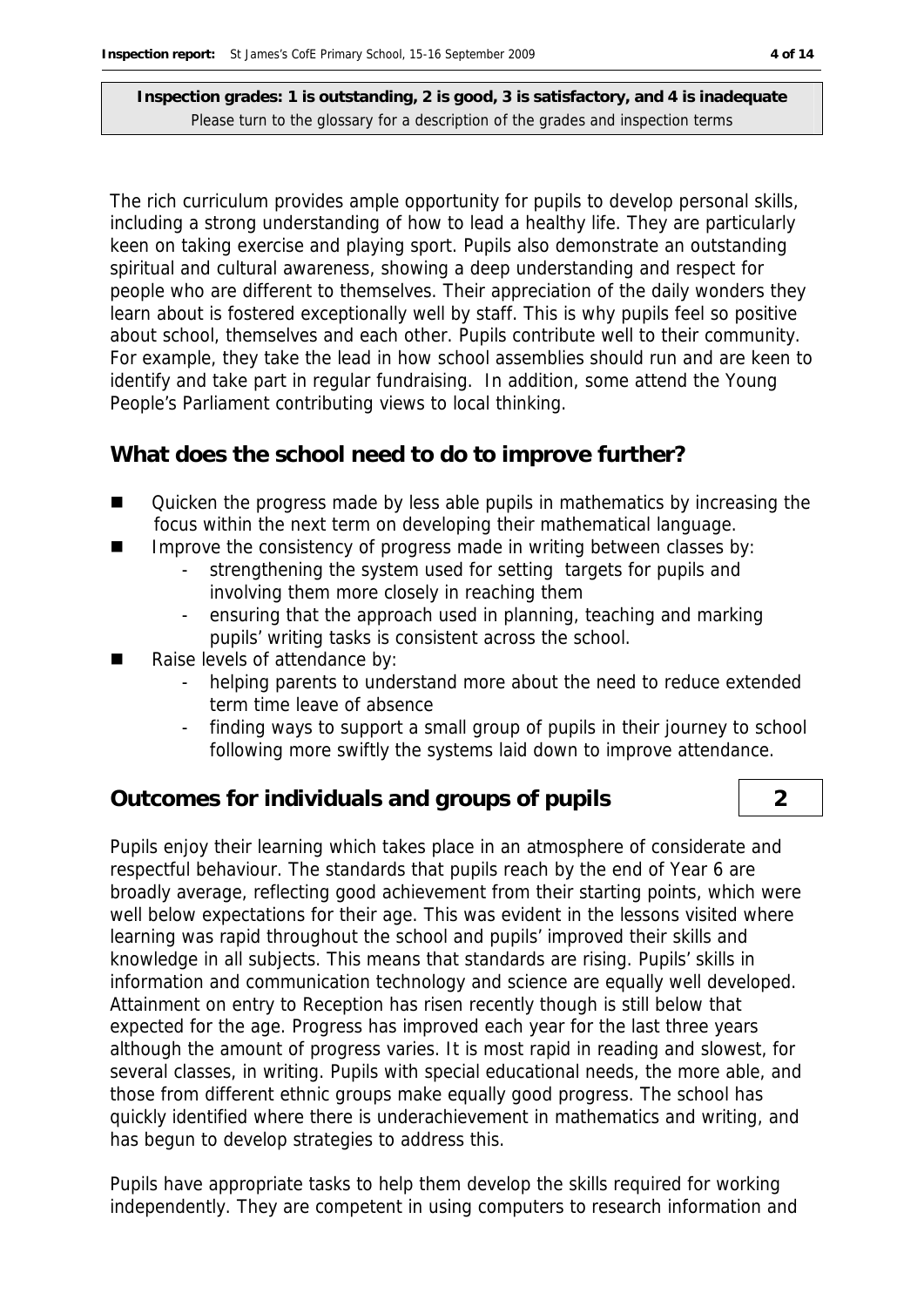prepare presentations. In addition, pupils are mature and responsible in the way they share their ideas with their peers and explore problems with their 'talk partners'. Pupils' good learning and skills are further developed through the enthusiastic part they play in contributing to the work of the school and community. For example, they act as play leaders and run the anti-bullying week each year. In this way they learn how to take responsibility and work in teams, developing many of the skills necessary for their futures. For those, whose attendance is poor, the attitudes and skills needed to support their future well-being are not as well developed. The spiritual and cultural awareness of pupils is fostered and developed so well that they approach learning and living with others in a spirit of enthusiasm and understanding which sets an excellent example to others.

| These are the grades for pupils' outcomes |  |
|-------------------------------------------|--|
|-------------------------------------------|--|

| Pupils' achievement and the extent to which they enjoy their learning                                                     | 2              |  |
|---------------------------------------------------------------------------------------------------------------------------|----------------|--|
| Taking into account:                                                                                                      |                |  |
| Pupils' attainment <sup>1</sup>                                                                                           | 3              |  |
| The quality of pupils' learning and their progress                                                                        | $\mathcal{P}$  |  |
| The quality of learning for pupils with special educational needs and/or disabilities<br>and their progress               | 2              |  |
| The extent to which pupils feel safe                                                                                      | $\mathcal{P}$  |  |
| Pupils' behaviour                                                                                                         | 2              |  |
| The extent to which pupils adopt healthy lifestyles                                                                       | $\overline{2}$ |  |
| The extent to which pupils contribute to the school and wider community                                                   | $\mathcal{P}$  |  |
| The extent to which pupils develop workplace and other skills that will<br>contribute to their future economic well-being |                |  |
| Taking into account:                                                                                                      |                |  |
| Pupils' attendance <sup>1</sup>                                                                                           | 4              |  |
| The extent of pupils' spiritual, moral, social and cultural development                                                   |                |  |

# **How effective is the provision?**

Teaching in all age groups provides interesting and varied activities to engage and enthuse pupils. Consequently, pupils want to do well. Children in Reception are helped to settle quickly and teachers get to know their skills in all the areas of learning quickly enough to begin moving them forward at an early stage. Pupils are keen to discuss the many subjects they enjoy such as mathematics and physical education. Teachers use rigorous assessment and accurate knowledge of pupils' attainment well to provide a clear basis from which to plan lessons and ensure that good progress is made. For several pupils their learning is enhanced by the skilled support provided. Pupils have individual targets which they generally find helpful.

<sup>-</sup><sup>1</sup> The grades for attainment and attendance are: 1 is high; 2 is above average; 3 is broadly average; and 4 is low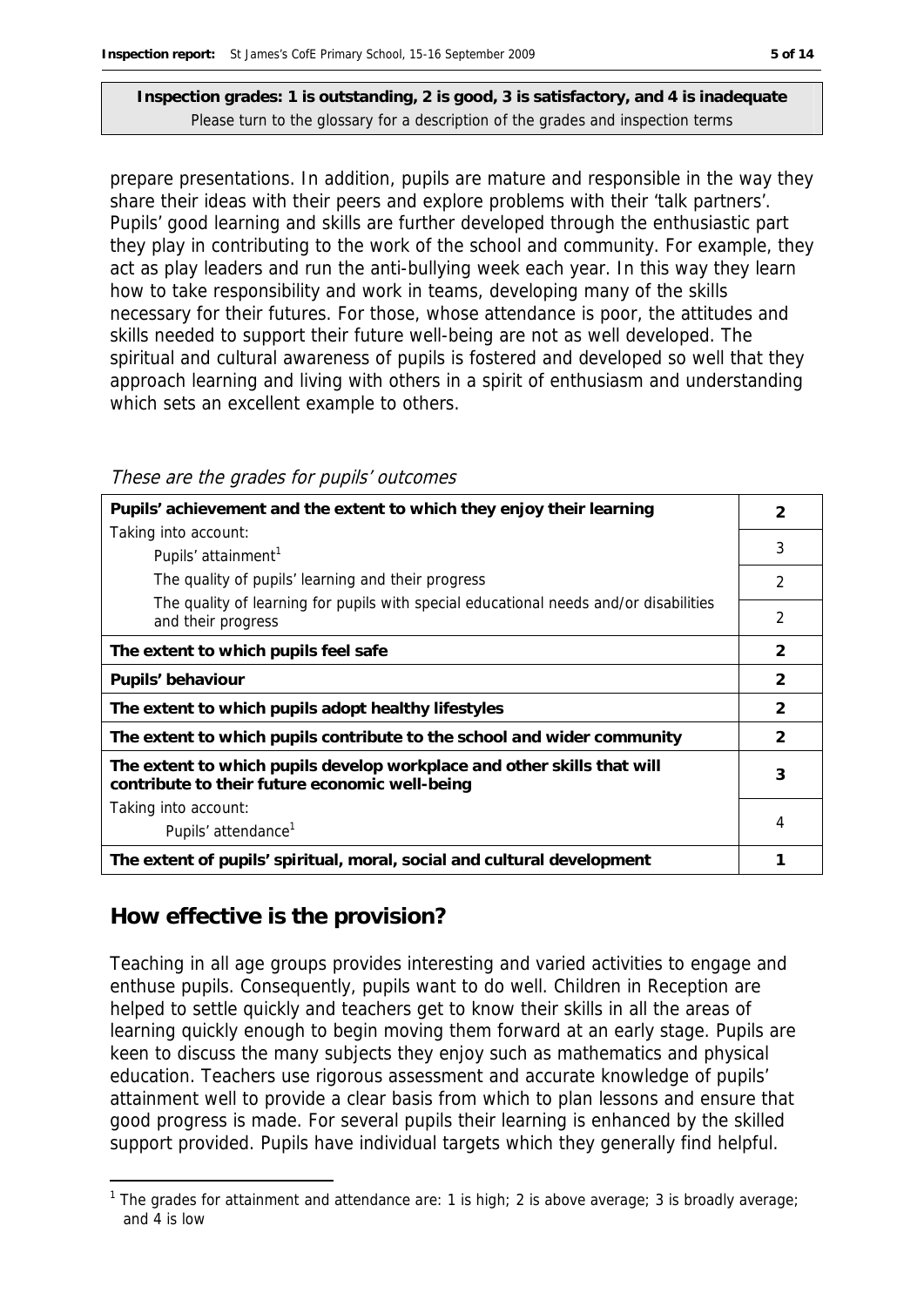However, sometimes these are not specific enough to ensure that pupils are clear about what they need to do to progress in each lesson. This leads to variations between classes in the rate of progress being made for some groups, particularly in written work.

The strong and innovative curriculum provides a wealth of opportunities for pupils to develop their interests. These include art weeks, residential trips, numerous visitors, sport fixtures, productions and activities to understand budgeting. Curriculum provision is improving to engage a very small group of boys who do not always make as much progress as their peers. There is extensive, effective work undertaken to educate pupils about different cultures and beliefs. Work in many subjects, such as art, music, geography, religious education and history lead to displays celebrating the variety of different ethnic groups within school and around the world. The key skills of literacy, numeracy and information and communication technology are embedded well in the planning of all subjects.

The school has worked strenuously to make sure that each pupil is valued and has the same opportunities as everyone else. Despite several initiatives, attendance is not improving enough to secure good learning for a small minority. Those with special educational needs receive well organised support, and their progress has increased since the school improved the way teachers and teaching assistants support learning in the classroom. The care and information provided is of high quality, involves all staff and good liaison with outside agencies and parents. This ensures that all pupils, regardless of the difficulties they may be experiencing, are supported well at school.

| The quality of teaching                                                                                    |   |
|------------------------------------------------------------------------------------------------------------|---|
| Taking into account:                                                                                       |   |
| The use of assessment to support learning                                                                  |   |
| The extent to which the curriculum meets pupils' needs, including, where<br>relevant, through partnerships | ⌒ |
| The effectiveness of care, guidance and support                                                            |   |

|  | These are the grades for the quality of provision |  |  |  |
|--|---------------------------------------------------|--|--|--|
|  |                                                   |  |  |  |

#### **How effective are leadership and management?**

School leaders have an ambitious vision for the school which is shared by all staff and has resulted in year on year improvements to the progress pupils make and rising standards. The targets set are challenging and have contributed to a rise, for example in boys' achievement, which is now good. In addition, effective selfassessment is used by school leaders, including governors, to set high expectations, improve teaching and learning and secure equal opportunities for pupils. There is no discrimination within the school because the success and well-being of all pupil groups is a core school value. School leaders also ensure that safeguarding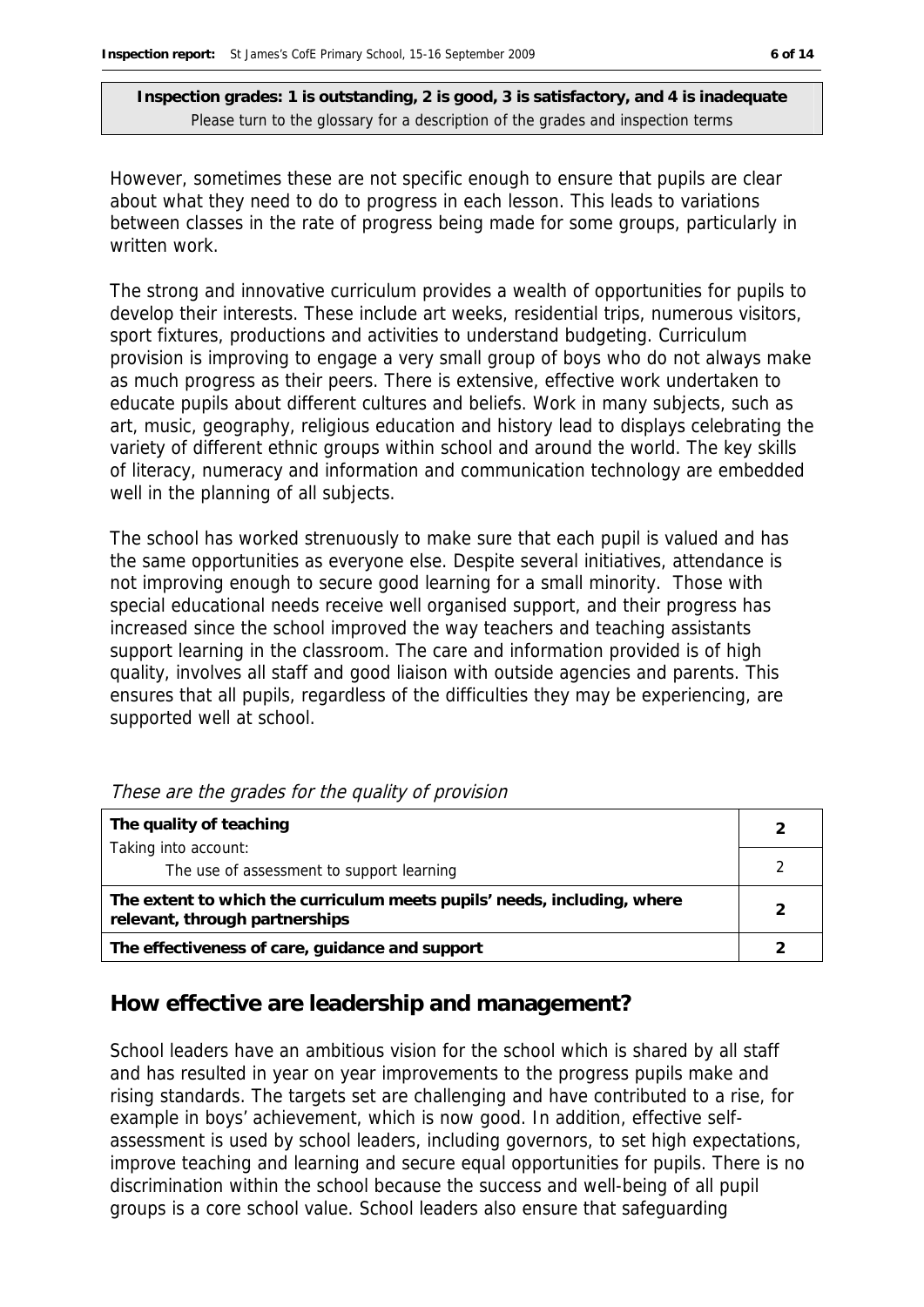procedures are effective.

The ability of subject leaders to secure consistency of approach and outcomes across the school is less well developed, but is improving. They recognise the need to encourage teachers to share and develop best practice in all classes, especially in writing.

School leaders have a particularly strong commitment to securing harmonious community relationships, not just within the school but in the wider community and further afield. This has resulted in the evident respect pupils show for each other's diverse cultures, backgrounds and beliefs and has reduced tensions that might possibly have arisen otherwise. Parents particularly appreciate this aspect of the school's work and the 'strong community ties.'

| The effectiveness of leadership and management in embedding ambition and<br>driving improvement                                                                     |                |
|---------------------------------------------------------------------------------------------------------------------------------------------------------------------|----------------|
| Taking into account:                                                                                                                                                |                |
| The leadership and management of teaching and learning                                                                                                              | 2              |
| The effectiveness of the governing body in challenging and supporting the<br>school so that weaknesses are tackled decisively and statutory responsibilities<br>met | 2              |
| The effectiveness of the school's engagement with parents and carers                                                                                                | $\mathcal{P}$  |
| The effectiveness of partnerships in promoting learning and well-being                                                                                              | 2              |
| The effectiveness with which the school promotes equality of opportunity and<br>tackles discrimination                                                              | $\overline{2}$ |
| The effectiveness of safeguarding procedures                                                                                                                        | $\mathcal{P}$  |
| The effectiveness with which the school promotes community cohesion                                                                                                 | $\mathcal{P}$  |
| The effectiveness with which the school deploys resources to achieve value for<br>money                                                                             | 2              |

#### These are the grades for leadership and management

## **Early Years Foundation Stage**

Children enter a warm and nurturing environment when they begin school. Close working with parents and pre-school providers secure a good start to the school year. Staff are very caring and establish positive relationships with children at an early stage. As a result, children settle quickly and clearly enjoyed coming to school after just two days. Staff are also effective in helping children to behave well, cooperate and be polite with one another. Good leadership and thorough assessment ensure that children make good progress from their starting points and recent improvements means that they now enter Year 1 with skills close to national average. Teachers and teaching assistants work well together to keep expectations high and show considerable skill in encouraging language development. The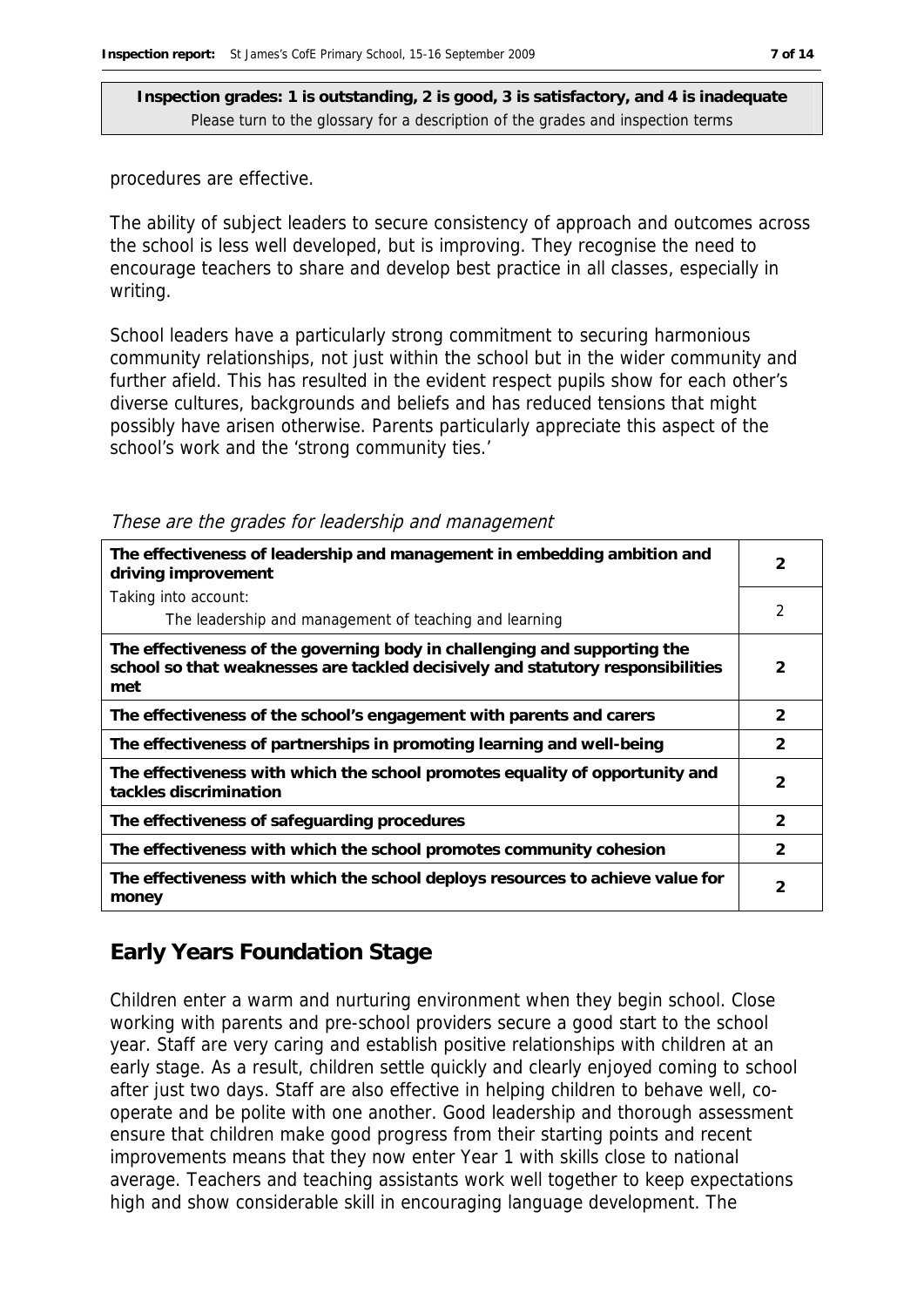curriculum is broad and engaging but Reception leaders recognise that the flow of learning between the classroom and outside is underdeveloped, and are working particularly to provide more opportunities for children to explore for themselves. The classrooms are bright and attractively organised so that children can already use many of the activities independently. They were particularly engrossed when using the computers, using different shapes to make a picture and preparing make believe food in the kitchen. Children were in awe as they toured the school getting to know where everything is, developing more confidence as they went.

These are the grades for the Early Years Foundation Stage

| Overall effectiveness of the Early Years Foundation Stage                    |  |
|------------------------------------------------------------------------------|--|
| Taking into account:                                                         |  |
| Outcomes for children in the Early Years Foundation Stage                    |  |
| The quality of provision in the Early Years Foundation Stage                 |  |
| The effectiveness of leadership and management of the Early Years Foundation |  |
| Stage                                                                        |  |

### **Views of parents and carers**

Most parents have a positive view of the school. They feel welcome at the school and typically think that, 'Anyone and everyone are very helpful.' Of those who felt able to comment the great majority were very positive. A very few expressed concerns on a wide range of issues. None expressed any significant concerns that could be supported by inspection findings. Parents particularly appreciate how much their children enjoy school and how they are kept safe. Almost all parents feel their child is making good progress. Parents commented upon the strong community ties and the support given to parents. They feel that, 'Children are encouraged to succeed.'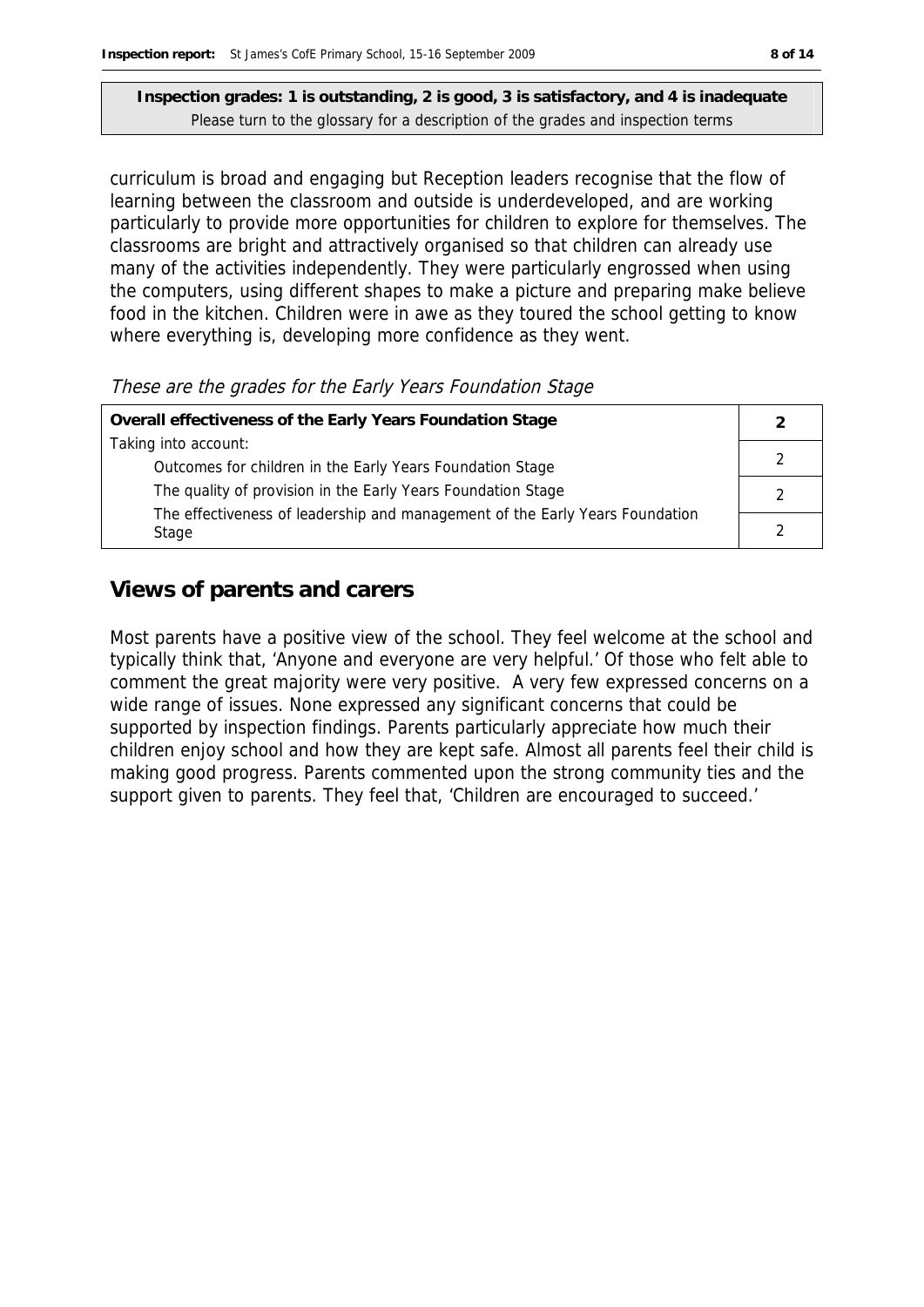#### **Responses from parents and carers to Ofsted's questionnaire**

Ofsted invited all the registered parents and carers of pupils registered at St James's Primary School to complete a questionnaire about their views of the school.

In the questionnaire, parents and carers were asked to record how strongly they agreed with 12 statements about the school.

The inspection team received 69 completed questionnaires by the end of the on-site inspection. In total, there are 405 pupils registered at the school.

| Statements                                                                                                                                                                                                                                              | Strongly<br>agree |     | Agree |      | Disagree       |    | Strongly<br>disagree |       |
|---------------------------------------------------------------------------------------------------------------------------------------------------------------------------------------------------------------------------------------------------------|-------------------|-----|-------|------|----------------|----|----------------------|-------|
|                                                                                                                                                                                                                                                         | Total             | %   | Total | $\%$ | Total          | %  | Total                | %     |
| My child enjoys school                                                                                                                                                                                                                                  | 41                | 58% | 29    | 41%  | $\mathbf 0$    | 0% | $\mathbf 0$          | 0%    |
| The school keeps my child<br>safe                                                                                                                                                                                                                       | 47                | 66% | 23    | 32%  | $\mathbf 0$    | 0% | $\mathbf{0}$         | $0\%$ |
| The school informs me about<br>my child's progress                                                                                                                                                                                                      | 38                | 54% | 29    | 41%  | 1              | 1% | $\mathbf{1}$         | 1%    |
| My child is making enough<br>progress at this school                                                                                                                                                                                                    | 33                | 46% | 35    | 49%  | $\overline{2}$ | 3% | 1                    | 1%    |
| The teaching is good at this<br>school                                                                                                                                                                                                                  | 36                | 51% | 32    | 45%  | $\mathbf{1}$   | 1% | $\mathbf{0}$         | 0%    |
| The school helps me to<br>support my child's learning                                                                                                                                                                                                   | 32                | 45% | 35    | 49%  | 1              | 1% | 1                    | 1%    |
| The school helps my child to<br>have a healthy lifestyle                                                                                                                                                                                                | 27                | 38% | 41    | 58%  | $\mathbf{1}$   | 1% | $\mathbf{1}$         | 1%    |
| The school makes sure that<br>my child is well prepared for<br>the future (for example<br>changing year group,<br>changing school, and for<br>children who are finishing<br>school, entering further or<br>higher education, or entering<br>employment) | 32                | 45% | 34    | 48%  | $\mathbf 0$    | 0% | $\mathbf{0}$         | 0%    |
| The school meets my child's<br>particular needs                                                                                                                                                                                                         | 33                | 46% | 34    | 48%  | 2              | 3% | $\overline{2}$       | 3%    |
| The school deals effectively<br>with unacceptable behaviour                                                                                                                                                                                             | 33                | 46% | 32    | 45%  | 3              | 4% | $\Omega$             | 0%    |
| The school takes account of<br>my suggestions and<br>concerns                                                                                                                                                                                           | 29                | 41% | 31    | 44%  | $\overline{2}$ | 3% | $\Omega$             | 0%    |
| The school is led and<br>managed effectively                                                                                                                                                                                                            | 40                | 56% | 27    | 38%  | $\overline{2}$ | 3% | $\mathbf{0}$         | 0%    |
| Overall, I am happy with my<br>child's experience at this<br>school                                                                                                                                                                                     | 42                | 59% | 24    | 34%  | $\overline{2}$ | 3% | $\boldsymbol{0}$     | 0%    |

The table above summarises the responses that parents and carers made to each statement. The percentages indicate the proportion of parents and carers giving that response out of the total number of completed questionnaires. Where one or more parents and carers chose not to answer a particular question, the percentages will not add up to 100%.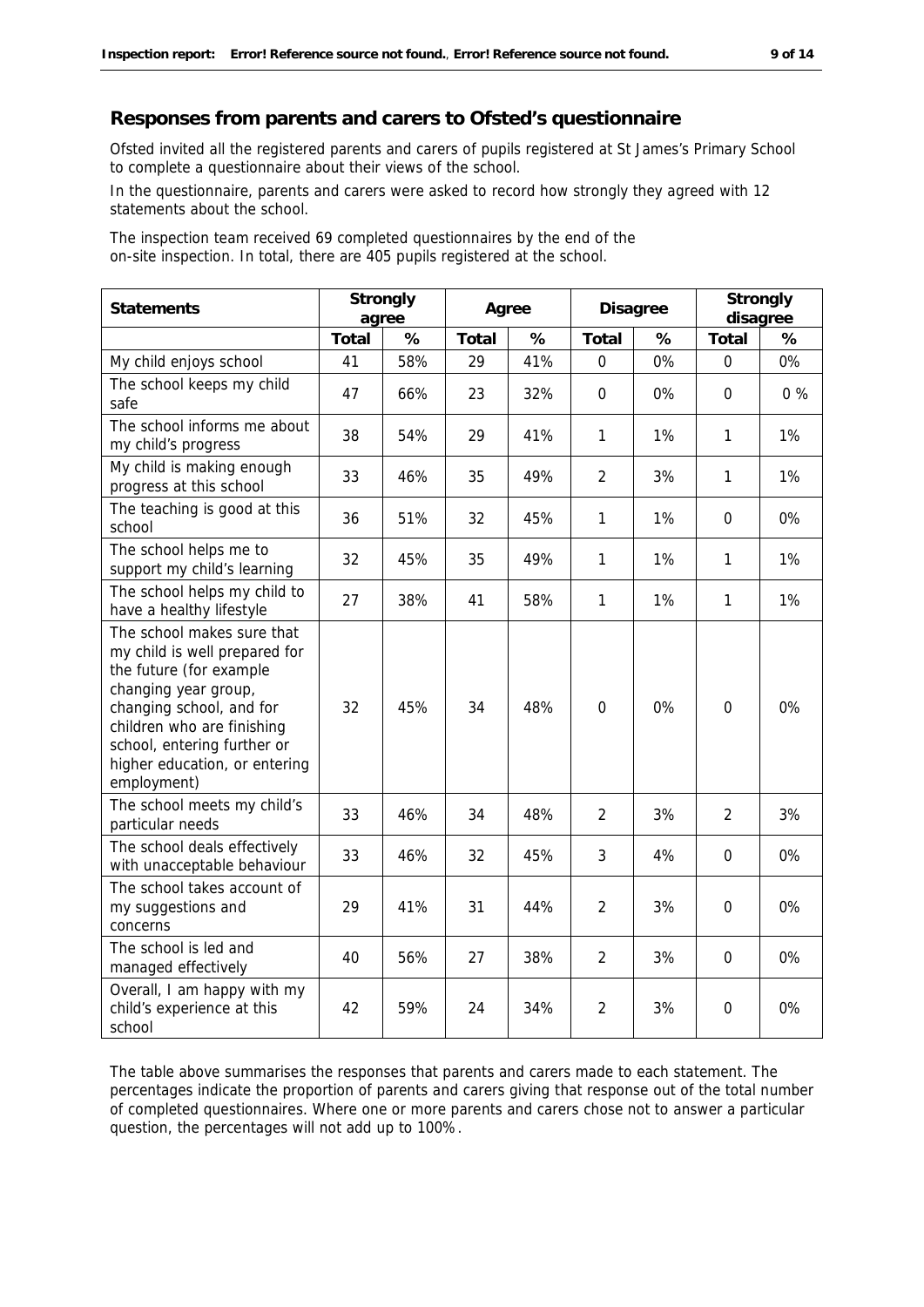# **Glossary**

# **What inspection judgements mean**

| Grade   | Judgement    | Description                                                   |
|---------|--------------|---------------------------------------------------------------|
| Grade 1 | Outstanding  | These features are highly effective. An outstanding           |
|         |              | school provides exceptionally well for all its pupils' needs. |
| Grade 2 | Good         | These are very positive features of a school. A school        |
|         |              | that is good is serving its pupils well.                      |
| Grade 3 | Satisfactory | These features are of reasonable quality. A satisfactory      |
|         |              | school is providing adequately for its pupils.                |
| Grade 4 | Inadequate   | These features are not of an acceptable standard. An          |
|         |              | inadequate school needs to make significant                   |
|         |              | improvement in order to meet the needs of its pupils.         |
|         |              | Ofsted inspectors will make further visits until it           |
|         |              | improves.                                                     |

# **Overall effectiveness of schools inspected between September 2007 and July 2008**

|                 | Overall effectiveness judgement (percentage of schools) |      |              |            |  |
|-----------------|---------------------------------------------------------|------|--------------|------------|--|
| Type of school  | Outstanding                                             | Good | Satisfactory | Inadequate |  |
| Nursery schools | 39                                                      | 58   |              |            |  |
| Primary schools | 13                                                      | 50   | 33           |            |  |
| Secondary       |                                                         | 40   | 34           |            |  |
| schools         |                                                         |      |              |            |  |
| Sixth forms     | 18                                                      | 43   | 37           |            |  |
| Special schools | 26                                                      | 54   | 18           |            |  |
| Pupil referral  |                                                         |      | 30           |            |  |
| units           |                                                         | 55   |              |            |  |
| All schools     | 15                                                      | 49   | 32           |            |  |

The data in the table above were reported in The Annual Report of Her Majesty's Chief Inspector of Education, Children's Services and Skills 2007/08.

Percentages are rounded and do not always add exactly to 100. Secondary school figures include those that have sixth forms, and sixth form figures include only the data specifically for sixth form inspection judgements.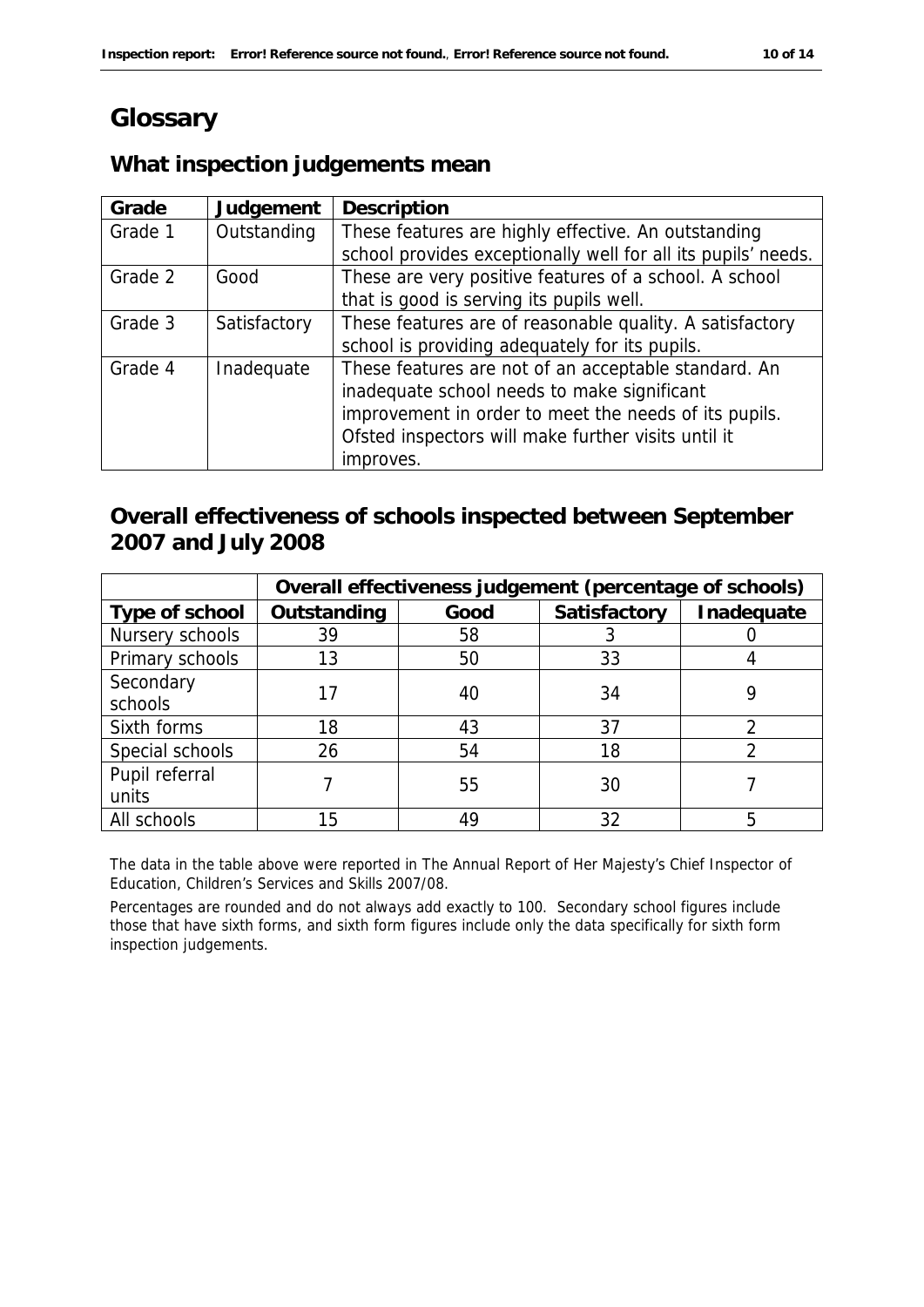# **Common terminology used by inspectors**

| Achievement:               | the progress and success of a pupil in their<br>learning, development or training.                                                                                                                                                          |
|----------------------------|---------------------------------------------------------------------------------------------------------------------------------------------------------------------------------------------------------------------------------------------|
| Attainment:                | the standard of the pupils' work shown by test and<br>examination results and in lessons.                                                                                                                                                   |
| Capacity to improve:       | the proven ability of the school to continue<br>improving. Inspectors base this judgement on what<br>the school has accomplished so far and on the<br>quality of its systems to maintain improvement.                                       |
| Leadership and management: | the contribution of all the staff with responsibilities,<br>not just the headteacher, to identifying priorities,<br>directing and motivating staff and running the<br>school.                                                               |
| Learning:                  | how well pupils acquire knowledge, develop their<br>understanding, learn and practise skills and are<br>developing their competence as learners.                                                                                            |
| Overall effectiveness:     | inspectors form a judgement on a school's overall<br>effectiveness based on the findings from their<br>inspection of the school. The following judgements,<br>in particular, influence what the overall<br>effectiveness judgement will be. |
|                            | The school's capacity for sustained<br>■                                                                                                                                                                                                    |
|                            | improvement.<br>Outcomes for individuals and groups of<br>pupils.                                                                                                                                                                           |
|                            | The quality of teaching.<br>H<br>The extent to which the curriculum meets<br>▄<br>pupils' needs, including, where relevant,<br>through partnerships.                                                                                        |
|                            | The effectiveness of care, guidance and<br>support.                                                                                                                                                                                         |
| Progress:                  | the rate at which pupils are learning in lessons and<br>over longer periods of time. It is often measured<br>by comparing the pupils' attainment at the end of a                                                                            |

key stage with their attainment when they started.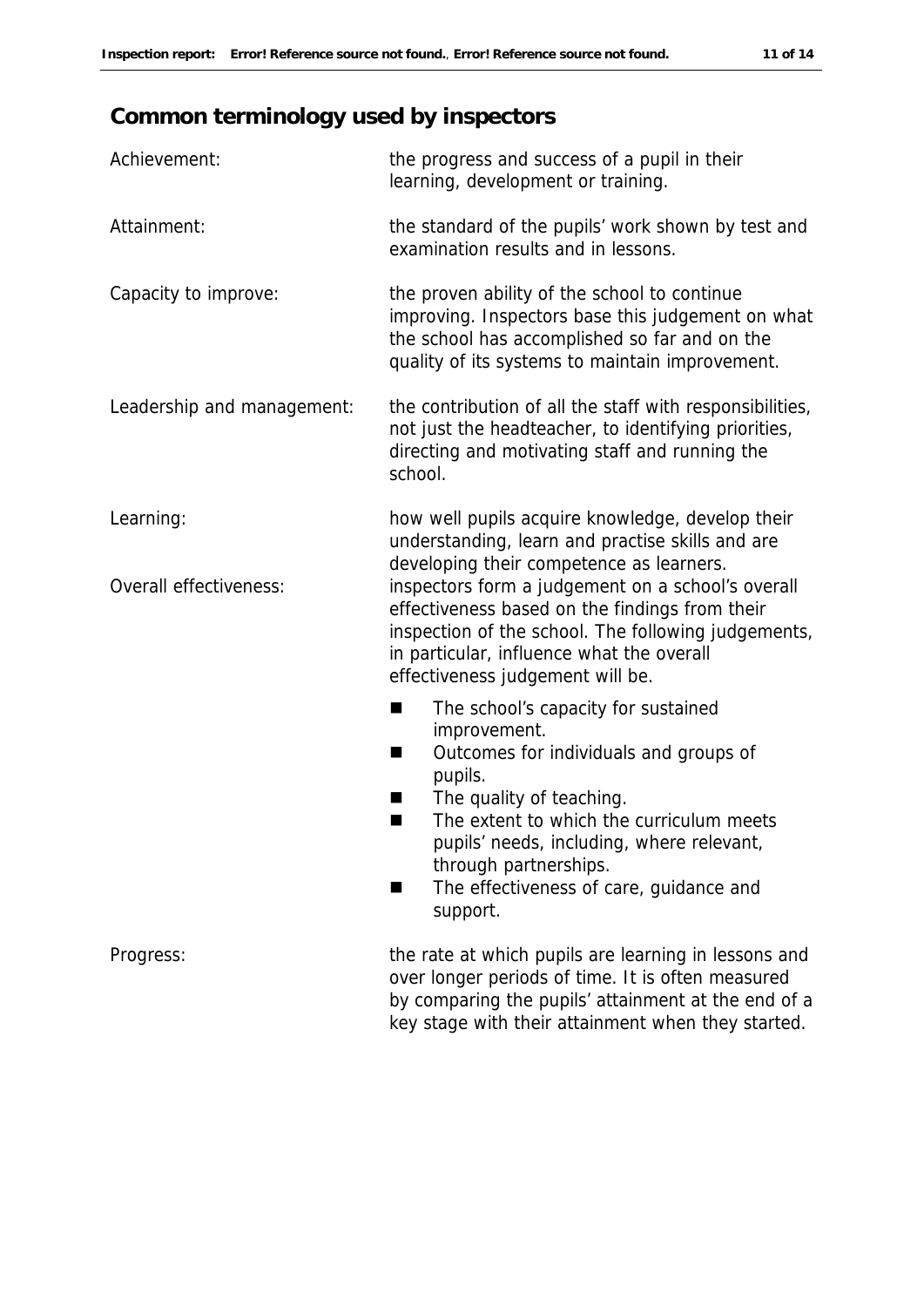**This letter is provided for the school, parents and carers to share with their children. It describes Ofsted's main findings from the inspection of their school.**

17 September 2009

Dear Pupils

**Inspection of St James's Church of England Primary School, Birmingham, B21 8NH**

Thank you for being so welcoming when we visited your school. We very much enjoyed meeting you, joining you for lunch and seeing your lessons. Your school is a good school with many interesting things going on, just as you described. Senior staff work hard to keep developing the school and, for this reason, your work is getting better each year. However, a few of you do not attend often enough and we have asked the school to look at ways of helping you to attend regularly.

Skilful teaching helps you to make good progress in your lessons. As a result, you do well particularly in reading. We like the way you really enjoy your lessons and always try to do your best. You told us that your teachers make lessons fun and interesting and we can see that they help you to do well. We have asked them, however, to make sure that the targets they set you are more detailed and change as soon as you need them to, so that you all make at least good progress in writing. We would also like writing taught in the same way in each class. We have also asked them to help more of you do well in mathematics by helping you understand mathematical words more easily. We are sure that you will discuss this with your teachers and help them by working hard and sharing your ideas.

The good range of lessons and activities provide many opportunities for you to contribute well to school life and the community. The responsibilities that you take on are heartening, for example, the way you look after each other, and act as play leaders in the playground. You were keen to tell us that the school keeps you very safe and looks after you very well. It is therefore very pleasing to see that you are helping yourselves by taking plenty of exercise and eating a healthy diet. Your behaviour is good, especially in the way you value learning. You show an outstanding understanding and respect for others, including those who have different beliefs and ways of living.

We think that this, alongside your mature attitudes to working with others, helps you to be suitably prepared for your next school and future lives.

Yours faithfully

Patricia Pothecary Lead inspector